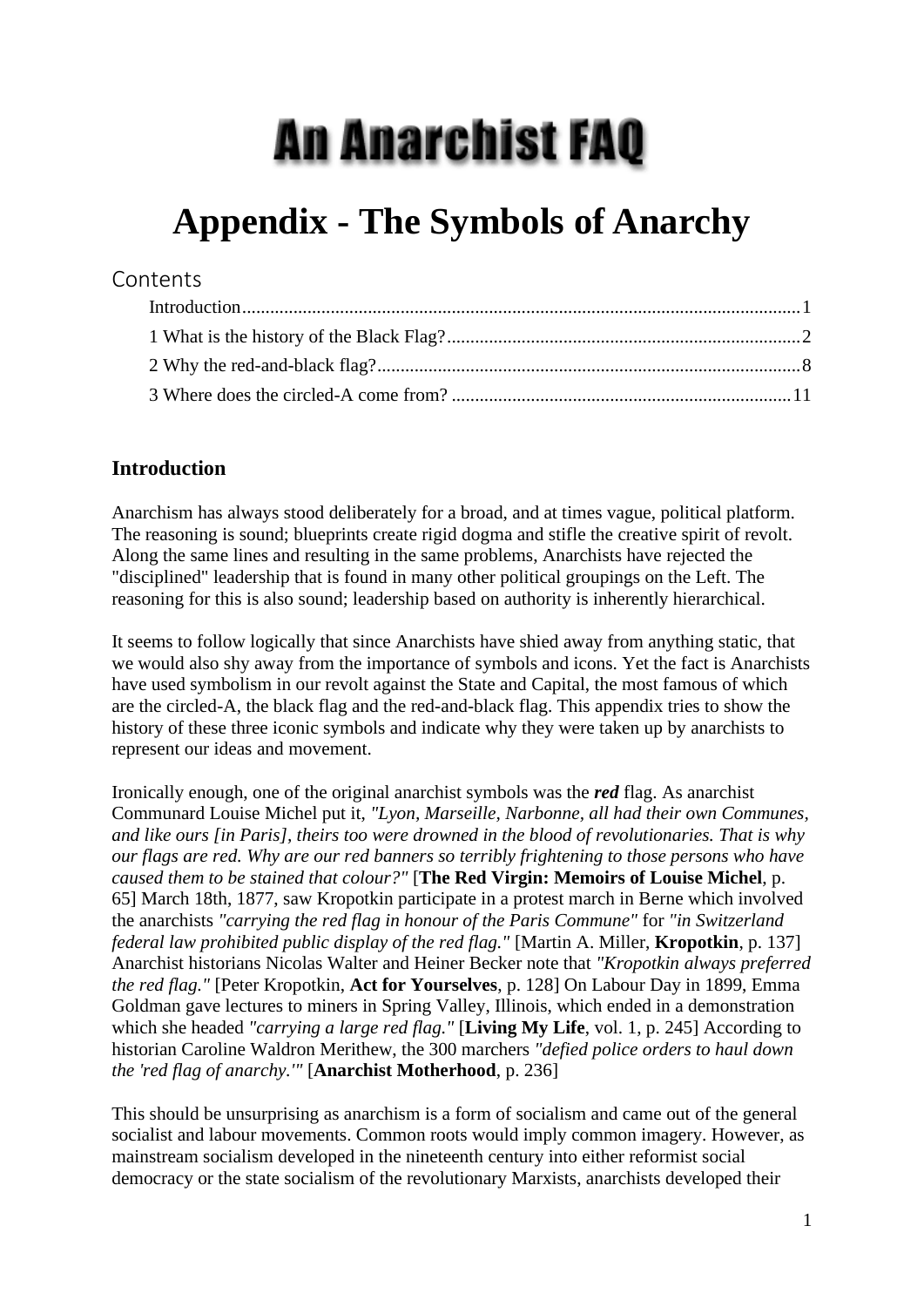own images of revolt based upon those raised by working class people in struggle. As will be shown, they come from the revolutionary anarchism most directly associated with the wider labour and socialist movements, i.e., the dominant, mainstream social anarchist tradition. As Nicholas Walter put it:

*"[The] serious study of anarchism should be based on fact rather than fantasy, and concentrate on people and movements that actually used the word. However old and wide the ideas of anarchism may be . . . no one called himself an anarchist before [Proudhon in] 1840, and no movement called itself anarchist before the 1870s . . . The actual anarchist movement was founded . . . by the anti-authoritarian sections of the First International . . . This was certainly the first anarchist movement, and this movement was certainly based on a libertarian version of the concept of the class struggle."* [**The Anarchist Past and other essays**, pp. 60-1]

Unsurprisingly, the first anarchist symbols reflected the origins and ideas of this class struggle movement. Both the black and red-and-black flags were first used by revolutionary anarchists. The black flag was popularised in the 1880s by Louise Michel, a leading French communist-anarchist militant. From Europe it spread to America when the communistanarchists of the **International Working People's Association** raised it in their struggle against capitalism before being taken up by other revolutionary class struggle anarchists across the globe. The red-and-black flag was first used by the Italian section of the First International and this had been the first to move from collectivist to communist-anarchism in October 1876. [Nunzio Pernicone, **Italian Anarchism, 1864-1892**, p. 111] From there, it spread to Mexico and was used by anarchist labour militants there before being re-invented by the Spanish anarcho-syndicalists in the 1930s. Like anarchism itself, the anarchist flags are a product of the social struggle against capitalism and statism.

We would like to point out that this appendix is partly based on Jason Wehling's 1995 essay **Anarchism and the History of the Black Flag**. Needless to say, this appendix does not cover all anarchists symbols. For example, recently the red-and-black flag has become complemented by the green-and-black flag of eco-anarchism (the symbolism of the green should need no explanation). Other libertarian popular symbols include the IWW inspired *"Wildcat"* (representing, of course, the spontaneity, direct action, solidarity and militancy of a wildcat strike), the *"Black Rose"* (inspired, no doubt, by the demand of striking IWW women workers in Lawrence, 1912, for not only bread, but for roses too) and the ironic *"little*  **black bomb**" (among others). Here we concentrate on the three most famous ones.

### <span id="page-1-0"></span>**1 What is the history of the Black Flag?**

As is well known, the black flag is the symbol of anarchism. Howard Ehrlich has a great passage in his book **Reinventing Anarchy, Again** on why anarchists use it. It is worth quoting at length:

*"Why is our flag black? Black is a shade of negation. The black flag is the negation of all flags. It is a negation of nationhood which puts the human race against itself and denies the unity of all humankind. Black is a mood of anger and outrage at all the hideous crimes against humanity perpetrated in the name of allegiance to one state or another. It is anger and outrage at the insult to human intelligence implied in the pretences, hypocrisies, and cheap chicaneries of governments . . . Black is also a colour of mourning; the black flag which cancels out the nation also mourns its*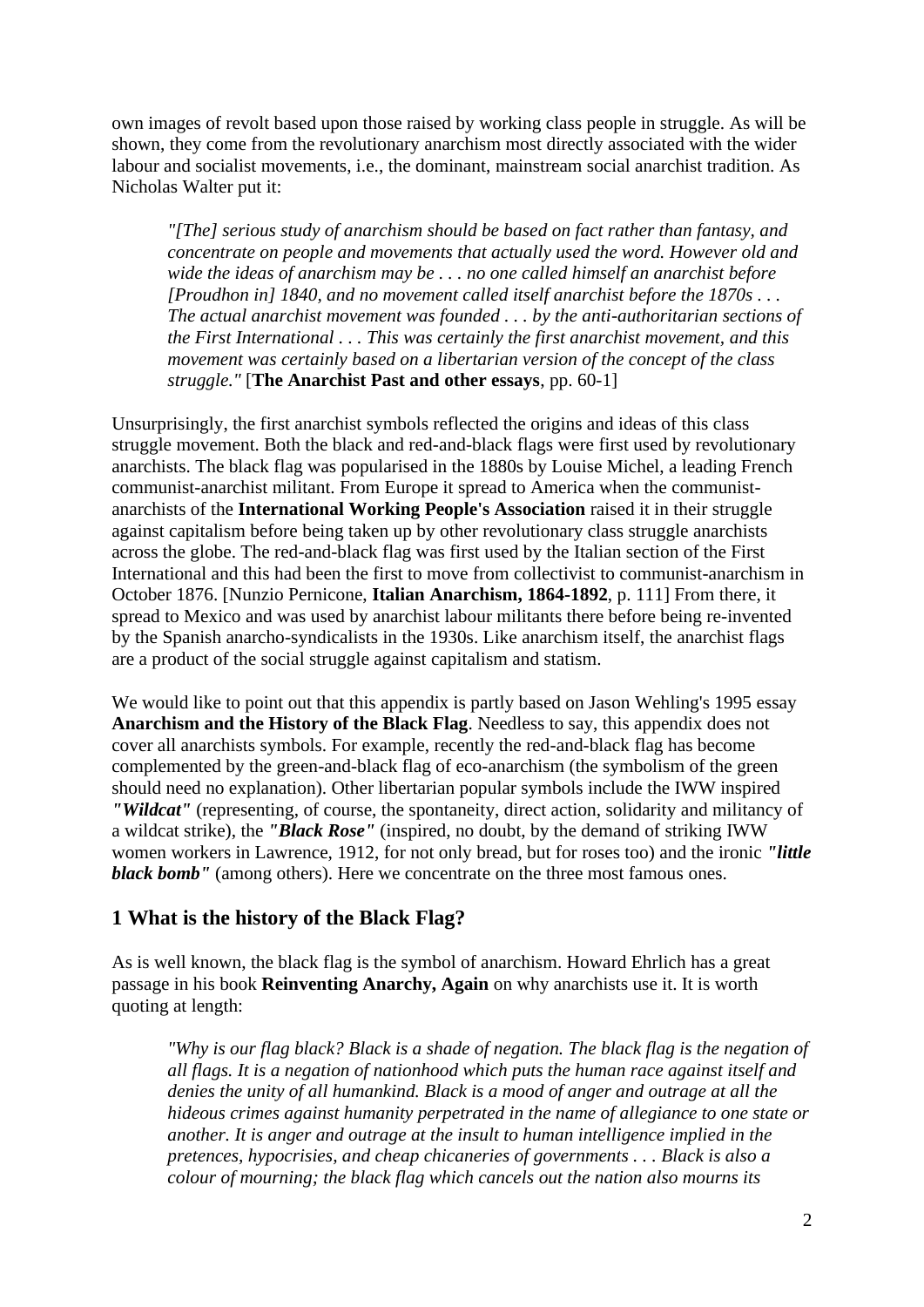*victims the countless millions murdered in wars, external and internal, to the greater glory and stability of some bloody state. It mourns for those whose labour is robbed (taxed) to pay for the slaughter and oppression of other human beings. It mourns not only the death of the body but the crippling of the spirit under authoritarian and hierarchic systems; it mourns the millions of brain cells blacked out with never a chance to light up the world. It is a colour of inconsolable grief.*

*"But black is also beautiful. It is a colour of determination, of resolve, of strength, a colour by which all others are clarified and defined. Black is the mysterious surrounding of germination, of fertility, the breeding ground of new life which always evolves, renews, refreshes, and reproduces itself in darkness. The seed hidden in the earth, the strange journey of the sperm, the secret growth of the embryo in the womb all these the blackness surrounds and protects.*

*"So black is negation, is anger, is outrage, is mourning, is beauty, is hope, is the fostering and sheltering of new forms of human life and relationship on and with this earth. The black flag means all these things. We are proud to carry it, sorry we have to, and look forward to the day when such a symbol will no longer be necessary."* [*"Why the Black Flag?"*, Howard Ehrlich (ed.), **Reinventing Anarchy, Again**, pp. 31-2]

Here we discuss when and why anarchists first took up the black flag as our symbol.

There are ample accounts of the use of black flags by anarchists. Probably the most famous was Nestor Makhno's partisans during the Russia Revolution. Under the black banner, his army routed a dozen armies and kept a large portion of the Ukraine free from concentrated power for a good couple of years. On the black flag was embroidered *"Liberty or Death"* and *"The Land to the Peasant, The Factories to the Workers."* [Voline, **The Unknown Revolution**, pp. 607-10] In 1925, the Japanese anarchists formed the **Black Youth League** and, in 1945, when the anarchist federation reformed, their journal was named **Kurohata** (**Black Flag**). [Peter Marshall, **Demanding the Impossible**, pp. 525-6] In 1968, students carried black (and red) flags during the street fighting and General Strike in France, bringing the resurgence of anarchism in the 1960s into the view of the general public. The same year saw the Black Flag being raised at the American **Students for a Democratic Society** national convention. Two years later the British based magazine **Black Flag** was started and is still going strong. At the turn of the 21st century, the Black Flag was at the front of the so-called anti-globalisation protests. Today, if you go to any sizeable demonstration you will usually see the Black Flag raised by the anarchists present.

However, the anarchists' black flag originated much earlier than this. Louise Michel, famous participant in the Paris Commune of 1871, was instrumental in popularising the use of the Black Flag in anarchist circles. At a March 18th public meeting in 1882 to commemorate the Paris Commune she proclaimed that the *"red flag was no longer appropriate; [the anarchists] should raise the black flag of misery."* [Edith Thomas, **Louise Michel**, p. 191] The following year she put her words into action. According to anarchist historian George Woodcock, Michel flew the black flag on March 9, 1883, during demonstration of the unemployed in Paris, France. An open air meeting of the unemployed was broken up by the police and around 500 demonstrators, with Michel at the front carrying a black flag and shouting *"Bread, work, or lead!"* marched off towards the Boulevard Saint-Germain. The crowd pillaged three baker's shops before the police attacked. Michel was arrested and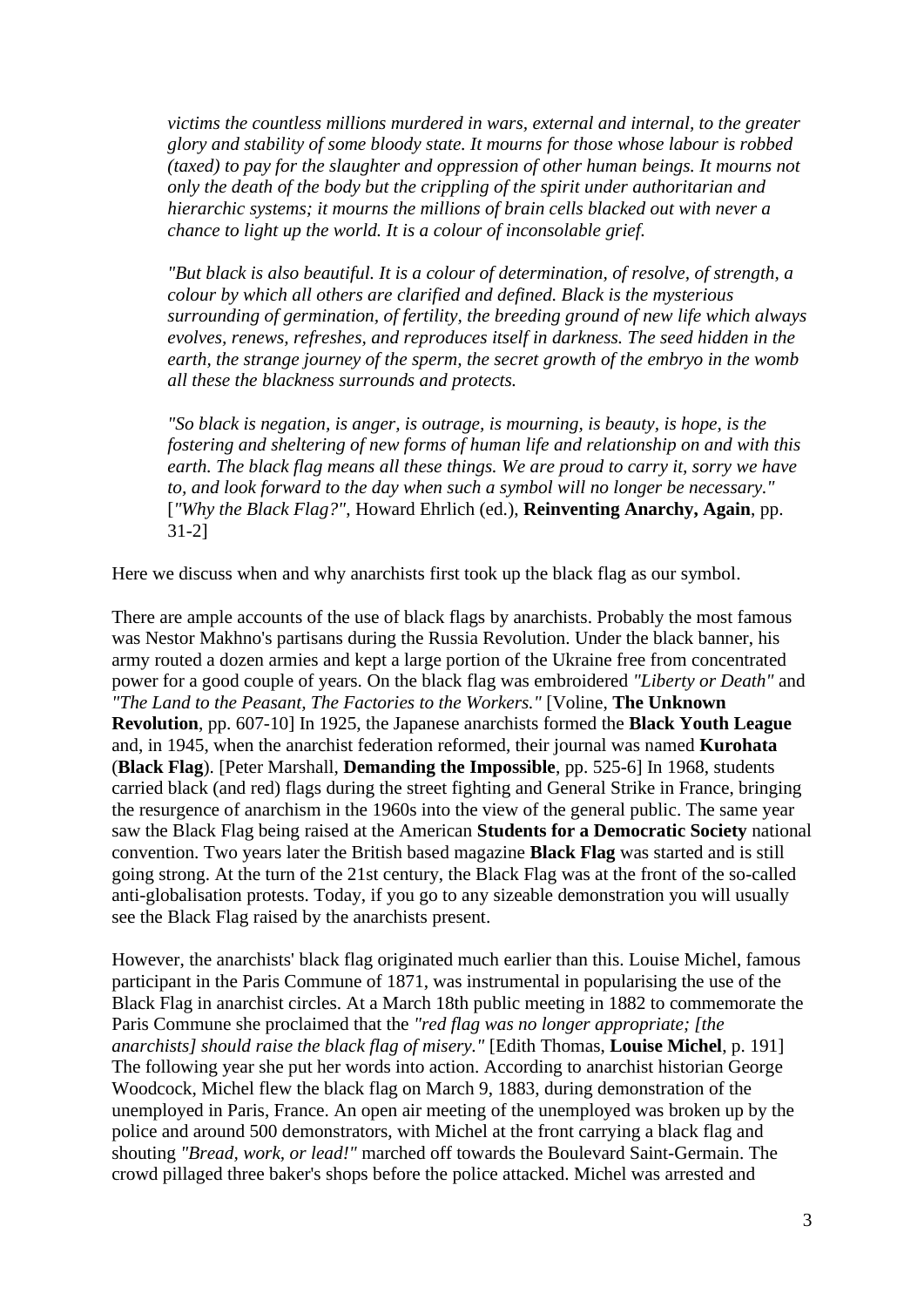sentenced to six years solitary confinement. Public pressure soon forced the granting of an amnesty. [**Anarchism**, pp. 251-2] August the same year saw the publication of the anarchist paper **Le Drapeau Noir** (**The Black Flag**) in Lyon which suggests that it had become a popular symbol within anarchist circles. [*"Sur la Symbolique anarchiste"*, **Bulletin du CIRA**, no. 62, p. 2] However, anarchists had been using red-and-black flags a number of years previously (see [next section\)](append2.html#redblack) so Michel's use of the colour black was not totally without precedence.

Not long after, the black flag made its way to America. Paul Avrich reports that on November 27, 1884, it was displayed in Chicago at an anarchist demonstration. According to Avrich, August Spies, one of the Haymarket martyrs, *"noted that this was the first occasion on which [the black flag] had been unfurled on American soil."* By January the following year, *"[s]treet parades and mass outdoor demonstrations, with red and black banners . . . were the most dramatic form of advertisement"* for the revolutionary anarchist movement in America. April 1885 saw Lucy Parsons and Lizzie Holmes at the head of a protest march *"each bearing a flag, one black, the other red."* [**The Haymarket Tragedy**, p. 145, pp. 81-2 and p. 147] The Black Flag continued to be used by anarchists in America, with one being seized by police at an anarchist organised demonstration for the unemployed in 1893 at which Emma Goldman spoke. [**Emma Goldman: A Documentary History of the American Years**, vol. 1, p. 144] Twenty one years later, Alexander Berkman reported on another anarchist inspired unemployed march in New York which raised the black flag in *"menacing defiance in the face of parasitic contentment and self-righteous arrogance"* of the *"exploiters and well-fed idlers."* [*"The Movement of the Unemployed"*, **Anarchy! An Anthology of Emma Goldman's Mother Earth**, p. 341]

It seems that black flags did not appear in Russia until the founding of the **Chernoe Znamia** (*"black banner"*) movement in 1905. With the defeat of that year's revolution, anarchism went underground again. The Black Flag, like anarchism in general, re-emerged during the 1917 revolution. Anarchists in Petrograd took part in the February demonstrations which brought down Tsarism carrying black flags with *"Down with authority and capitalism!"* on them. As part of their activity, anarchists organised armed detachments in most towns and cities called *"Black Guards"* to defend themselves against counter-revolutionary attempts by the provisional government. As noted above, the Makhnovists fought Bolshevik and White dictatorship under Black Flags. On a more dreary note, February 1921 saw the end of black flags in Soviet Russia. That month saw Peter Kropotkin's funeral take place in Moscow. Twenty thousand people marched in his honour, carrying black banners that read: *"Where there is authority there is no freedom."* [Paul Avrich, **The Russian Anarchists**, p. 44, p. 124, p. 183 and p. 227] Only two weeks after Kropotkin's funeral march, the Kronstadt rebellion broke out and anarchism was erased from Soviet Russia for good. With the end of Stalinism, anarchism with its Black Flag re-emerged all across Eastern Europe, including Russia.

While the events above are fairly well known, as has been related, the exact origin of the black flag is not. What is known is that a large number of Anarchist groups in the early 1880s adopted titles associated with black. In July of 1881, the Black International was founded in London. This was an attempt to reorganise the Anarchist wing of the recently dissolved First International. In October 1881, a meeting in Chicago lead to the **International Working People's Association** being formed in North America. This organisation, also known as the **Black International**, affiliated to the London organisation. [Woodcock, **Op. Cit.**, pp. 212-4 and p. 393] These two conferences are immediately followed by Michel's demonstration (1883) and the black flags in Chicago (1884).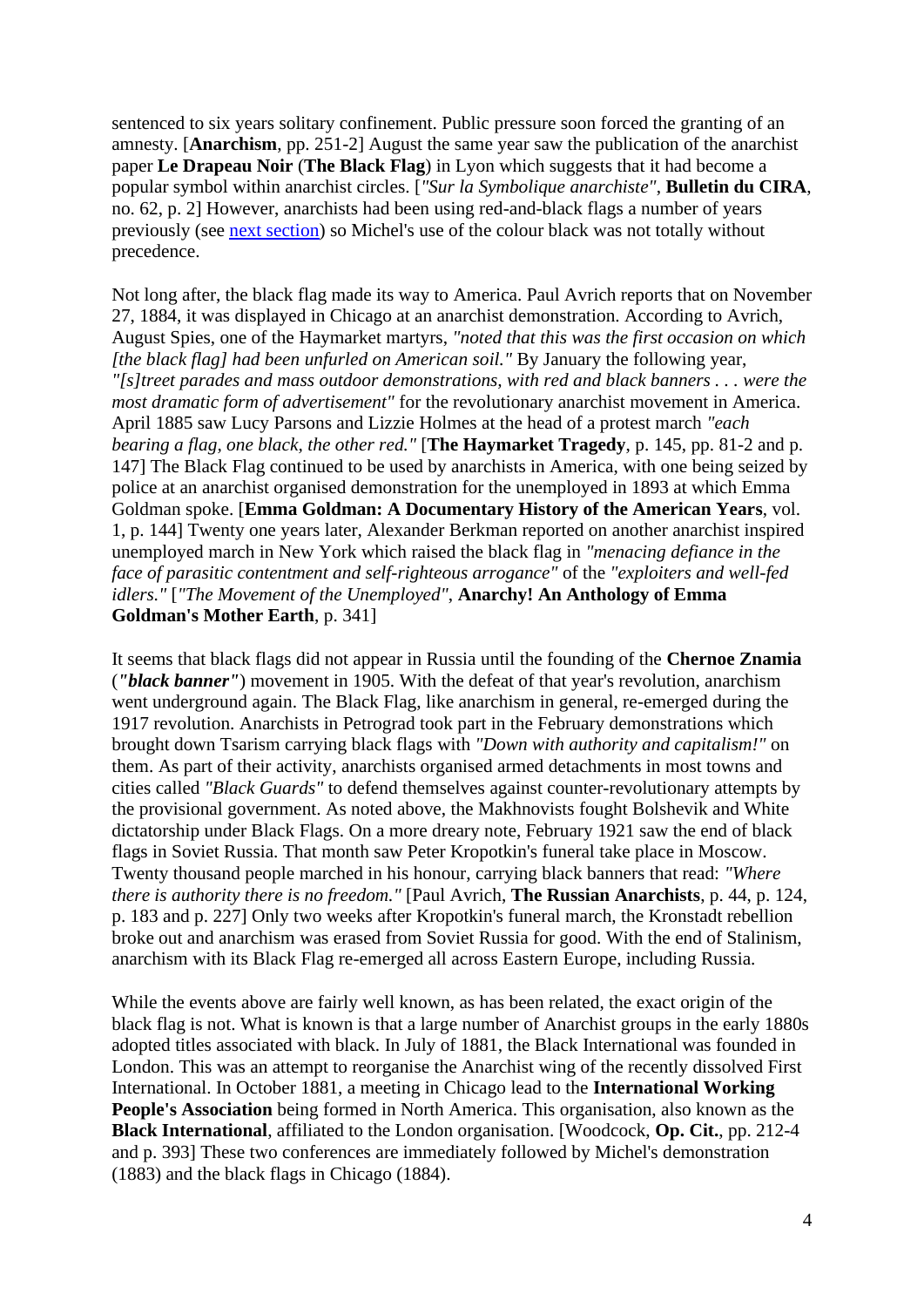Thus it was around the early 1880s that anarchism and the Black Flag became inseparably linked. Avrich, for example, states that in 1884, the black flag *"was the new anarchist emblem."* [**The Haymarket Tragedy**, p. 144] In agreement, Murray Bookchin reports that *"in later years, the Anarchists were to adopt the black flag"* when speaking of the Spanish Anarchist movement in 1870. [**The Spanish Anarchists**, p. 57] Walter and Heiner also note that *"it was adopted by the anarchist movement during the 1880s."* [Kropotkin, **Act for Yourselves**, p. 128]

Now the question becomes why, exactly, black was chosen. The Chicago *"Alarm"* stated that the black flag is *"the fearful symbol of hunger, misery and death."* [quoted by Avrich, **Op. Cit.**, p. 144] Bookchin asserts that anarchists were *"to adopt the black flag as a symbol of the workers misery and as an expression of their anger and bitterness."* [**Op. Cit.**, p. 57] Historian Bruce C. Nelson also notes that the Black Flag was considered *"the emblem of hunger"* when it was unfurled in Chicago in 1884. [**Beyond the Martyrs**, p. 141 and p. 150] While it *"was interpreted in anarchist circles as the symbol of death, hunger and misery"* it was *"also said to be the 'emblem of retribution'"* and in a labour procession in Cincinnati in January 1885, *"it was further acknowledged to be the banner of working-class intransigence, as demonstrated by the words 'No Quarter' inscribed on it."* [Donald C. Hodges, **Sandino's Communism**, p. 21] For Berkman, it was the *"symbol of starvation and desperate misery."* [**Op. Cit.**, p. 341] Louise Michel stated that the *"black flag is the flag of strikes and the flag of those who are hungry."* [**Op. Cit.**, p. 168]

Along these lines, Albert Meltzer maintains that the association between the black flag and working class revolt *"originated in Rheims [France] in 1831 ('Work or Death') in an unemployed demonstration."* [**The Anarcho-Quiz Book**, p. 49] He went on to assert that it was Michel's action in 1883 that solidified the association. The links from revolts in France to anarchism are even stronger. As Murray Bookchin records, in Lyon *"[i]n 1831, the silkweaving artisans . . . rose in armed conflict to gain a better tarif, or contract, from the merchants. For a brief period they actually took control of the city, under red and black flags -- which made their insurrection a memorable event in the history of revolutionary symbols. Their use of the word mutuelisme to denote the associative disposition of society that they preferred made their insurrection a memorable event in the history of anarchist thought as well, since Proudhon appears to have picked up the word from them during his brief stay in the city in 1843-4."* [**The Third Revolution**, vol. 2, p. 157] Sharif Gemie confirms this, noting that a police report sent to the Lyon prefect that said: *"The silk-weavers of the Croix-Rousse have decided that tomorrow they will go down to Lyon, carrying a black flag, calling for work or death."* The revolt saw the Black Flag raised:

*"At eleven a.m. the silk-weavers' columns descended the slops of the Croix-Rousse. Some carried black flags, the colour of mourning and a reminder of their economic distress. Others pushed loaves of bread on the bayonets of their guns and held them aloft. The symbolic force of this action was reinforced by a repeatedly-shouted slogan: 'bread or lead!': in other words, if they were not given bread which they could afford, then they were prepared to face bullets. At some point during the rebellion, a more eloquent expression was devised: 'Vivre en travaillant ou mourir en combattant!' -- 'Live working or die by fighting!'. Some witnesses report seeing this painted on a black flag."* [Sharif Gemie, **French Revolutions, 1815-1914**, pp. 52-53]

Kropotkin himself states that its use continued in the French labour movement after this uprising. He notes that the Paris Workers *"raised in June [1848] their black flag of 'Bread or*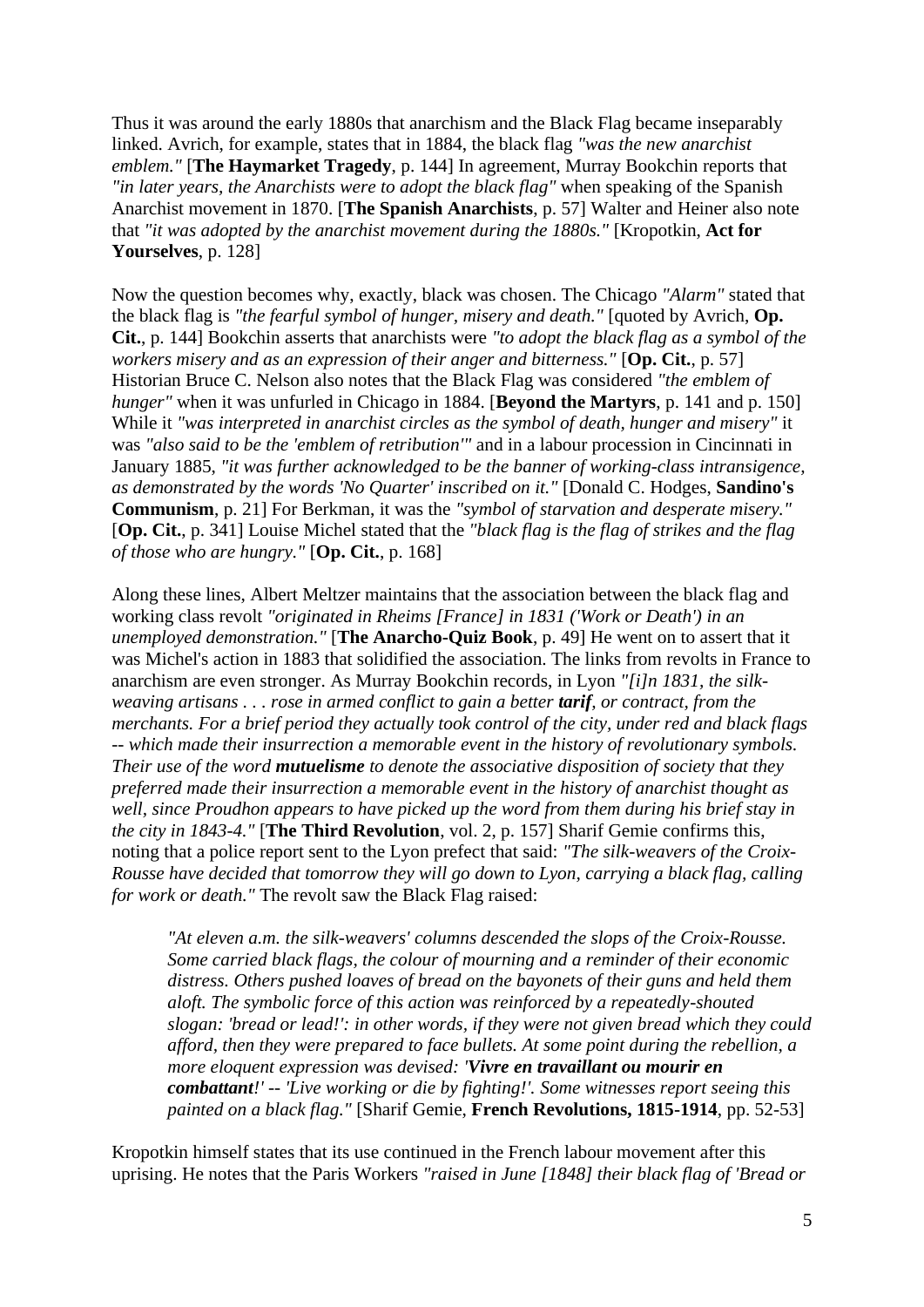*Labour'"* [**Act for Yourselves**, p. 100] Black flags were also hung from windows in Paris on the 1st of March, 1871, in defiance of the Prussians marching through the city after their victory in the Franco-Prussian War. [Stewart Edwards, **The Communards of Paris, 1871**, p. 25]

The use of the black flag by anarchists, therefore, is an expression of their roots and activity in the labour movement in Europe, particularly in France. The anarchist adoption of the Black Flag by the movement in the 1880s reflects its use as *"the traditional symbol of hunger, poverty and despair"* and that it was *"raised during popular risings in Europe as a sign of no surrender and no quarter."* [Walter and Becker, **Act for Yourselves**, p. 128] This is confirmed by the first anarchist journal to be called **Black Flag**: *"On the heights of the city [of Lyon] in la Croix-Rousse and Vaise, workers, pushed by hunger, raised for the first time this sign of mourning and revenge [the black flag], and made therefore of it the emblem of workers' demands."* [**Le Drapeau Noir**, no. 1, 12th August 1883] This was echoed by Louise Michel:

*"How many wrathful people, young people, will be with us when the red and black banners wave in the wind of anger! What a tidal wave it will be when the red and black banners rise around the old wreck!*

*"The red banner, which has always stood for liberty, frightens the executioners because it is so red with our blood. The black flag, with layers of blood upon it from those who wanted to live by working or die by fighting, frightens those who want to live off the work of others. Those red and black banners wave over us mourning our dead and wave over our hopes for the dawn that is breaking."* [**The Red Virgin: Memoirs of Louise Michel**, pp. 193-4]

The mass slaughter of Communards by the French ruling class after the fall of the Paris Commune of 1871 could also explain the use of the Black Flag by anarchists at this time. Black *"is the colour of mourning [at least in Western cultures], it symbolises our mourning for dead comrades, those whose lives were taken by war, on the battlefield (between states) or in the streets and on the picket lines (between classes)."* [Chico, *"letters"*, **Freedom**, vol. 48, No. 12, p. 10] Given the 25 000 dead in the Commune, many of them anarchists and libertarian socialists, the use of the Black Flag by anarchists afterwards would make sense. Sandino, the Nicaraguan libertarian socialist (whose use of the red-and-black colours we discuss [below\)](append2.html#redblack) also said that black stood for mourning (*"Red for liberty; black for mourning; and the skull for a struggle to the death"* [Donald C. Hodges, **Sandino's Communism**, p. 24]).

Regardless of other meanings, it is clear that anarchists took up the black flag in the 1880s because it was, like the red flag, a recognised symbol of working class resistance to capitalism. This is unsurprising given the nature of anarchist politics. Just as anarchists base our ideas on actual working class practice, we would also base our symbols on those created by that self-activity. For example, Proudhon as well as taking the term *"mutualism"* from radical workers also argued that co-operative *"labour associations"* had *"spontaneously, without prompting and without capital been formed in Paris and in Lyon. . . the proof of it [mutualism, the organisation of credit and labour] . . . lies in current practice, revolutionary practice."* [**No Gods, No Masters**, vol. 1, pp. 59-60] He considered his ideas, in other words, to be an expression of working class self-activity. Indeed, according to K. Steven Vincent, there was *"close similarity between the associational ideal of Proudhon . . . and the program*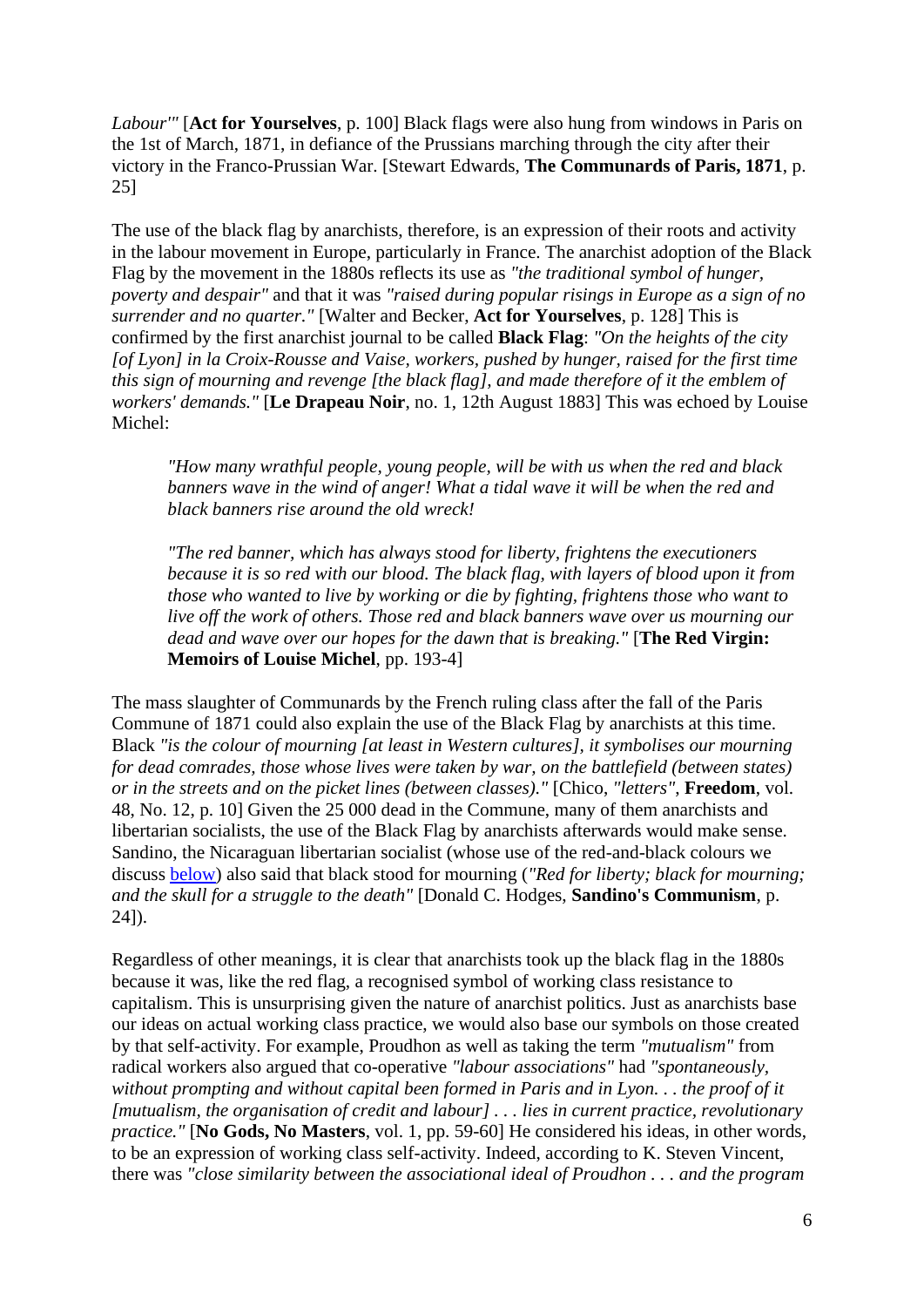*of the Lyon Mutualists"* and that there was *"a remarkable convergence [between the ideas], and it is likely that Proudhon was able to articulate his positive program more coherently because of the example of the silk workers of Lyon. The socialist ideal that he championed was already being realised, to a certain extent, by such workers."* [**Pierre-Joseph Proudhon and the Rise of French Republican Socialism**, p. 164] Other anarchists have made similar arguments concerning anarchism being the expression of tendencies within working class struggle against oppression and exploitation and so the using of a traditional workers symbol would be a natural expression of this aspect of anarchism.

Similarly, perhaps it is Louise Michel's comment that the Black Flag was the *"flag of strikes"* which could explain the naming of the **Black International** founded in 1881 (and so the increasing use of the Black Flag in anarchist circles in the early 1880s). Around the time of its founding congress Kropotkin was formulating the idea that this organisation would be a *"Strikers' International"* (**Internationale Greviste**) -- it would be *"an organisation of resistance, of strikes."* [quoted by Martin A. Miller, **Kropotkin**, p. 147] In December 1881 he discussed the revival of the International Workers Association as a *Strikers' International* for to *"be able to make the revolution, the mass of workers will have to organise themselves. Resistance and strikes are excellent methods of organisation for doing this."* He stressed that the *"strike develops the sentiment of solidarity"* and argued that the First International *"was born of strikes; it was fundamentally a strikers' organisation."* [quoted by Caroline Cahm, **Kropotkin and the Rise of Revolutionary Anarchism, 1872-1886**, p. 255 and p. 256]

A *"Strikers International"* would need the strikers flag and so, perhaps, the **Black International** got its name. This, of course, fits perfectly with the use of the Black Flag as a symbol of workers' resistance by anarchism, a political expression of that resistance.

However, the black flag did not instantly replace the red flag as the main anarchist symbol. The use of the red flag continued for some decades in anarchist circles. Thus we find Kropotkin writing in the early 1880s of *"anarchist groups . . . rais[ing] the red flag of revolution."* As Woodcock noted, the *"black flag was not universally accepted by anarchists at this time. Many, like Kropotkin, still thought of themselves as socialists and of the red flag as theirs also."* [**Words of a Rebel**, p. 75 and p. 225] In addition, we find the Chicago anarchists using both black and red flags all through the 1880s. French Anarchists carried three red flags at the funeral of Louise Michel's mother in 1885 as well as at her own funeral in January 1905. [Louise Michel, **Op. Cit.**, p. 183 and p. 201] Anarchist in Japan, for example, demonstrated under red flags bearing the slogans *"Anarchy"* and *"Anarchist Communism"* in June, 1908. [John Crump, **Hatta Shuzo and Pure Anarchism in Interwar Japan**, p. 25] Three years later, the Mexican anarchists declared that they had *"hoisted the Red Flag on Mexico's fields of action"* as part of their *"war against Authority, war against Capital, and war against the Church."* They were *"fighting under the Red Flag to the famous cry of 'Land and Liberty.'"* [Ricardo Flores Magon, **Land and Liberty**, p. 98 and p. 100]

So for a considerable period of time anarchists used red as well as black flags as their symbol. The general drift away from the red flag towards the black must be placed in the historical context. During the 1880s the socialist movement was changing. Marxist social democracy was becoming the dominant socialist trend, with libertarian socialism going into relative decline in many areas. Thus the red flag was increasingly associated with the authoritarian and statist (and increasingly reformist) side of the socialist movement. In order to distinguish themselves from other socialists, the use of the black flag makes perfect sense as it was it an accepted symbol of working class revolt like the red flag.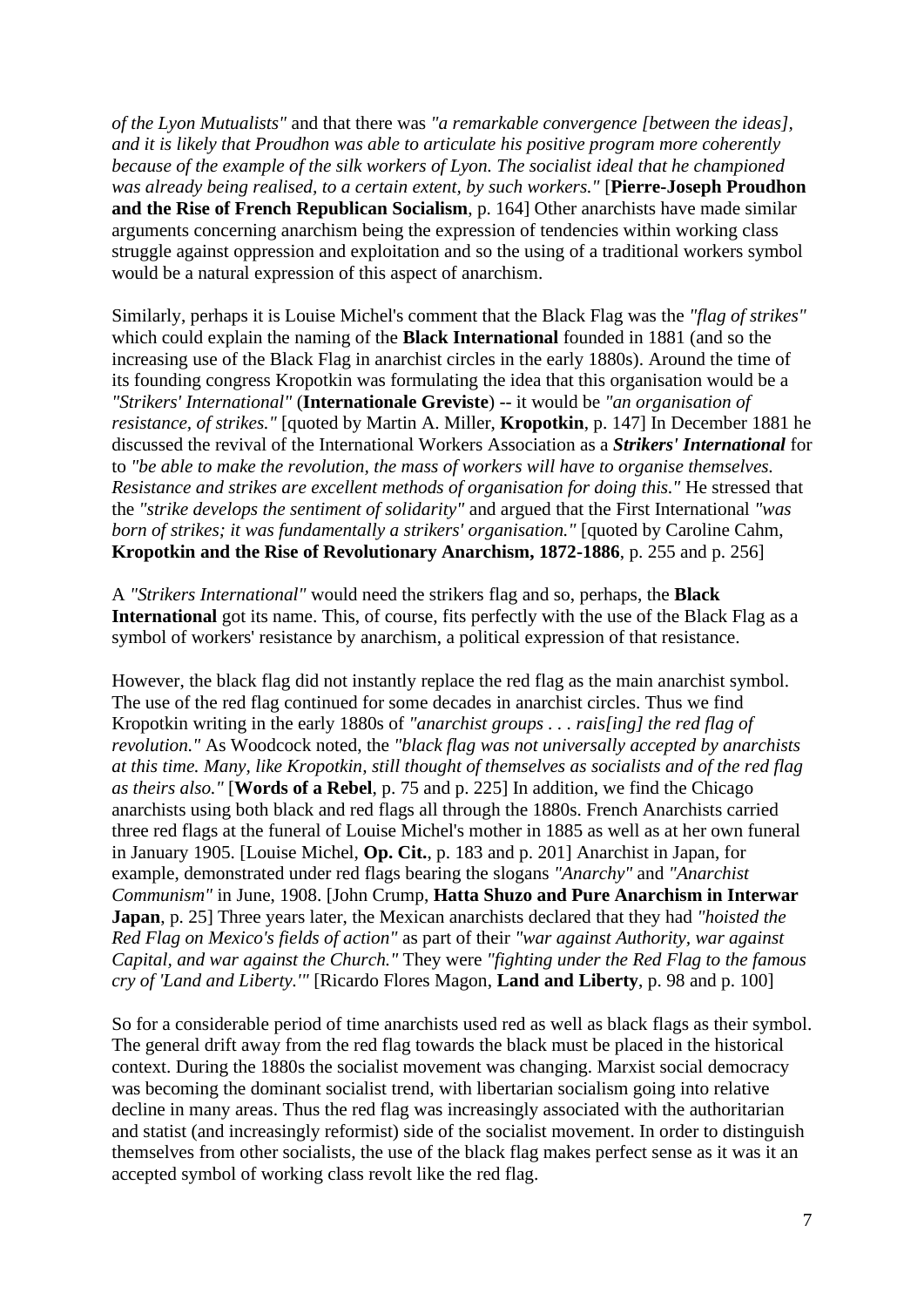After the Russian Revolution and its slide into dictatorship (first under Lenin, then Stalin) anarchist use of the red flag decreased as it no longer *"stood for liberty."* Instead, it had become associated, at worse, with the Communist Parties or, at best, bureaucratic, reformist and authoritarian social democracy. This change can be seen from the Japanese movement. As noted above, before the First World War anarchists there had happily raised the red flag but in the 1920s they unfurled the black flag. Organised in the **Kokushoku Seinen Renmei** (Black Youth League), they published **Kokushoku Seinen** (Black Youth). By 1930, the anarchist theoretical magazine **Kotushoku Sensen** (Black Battlefront) had been replaced by two journals called **Kurohata** (Black Flag) and **Kuhusen** (Black Struggle). [John Crump, **Op. Cit.**, pp. 69-71 and p. 88]

According to historian Candace Falk, *"[t]hough black has been associated with anarchism in France since 1883, the colour red was the predominant symbol of anarchism throughout this period; only after the First World War was the colour black widely adopted."* [**Emma Goldman: A Documentary History of the American Years**, vol. 1, p. 208fn] As this change did not occur overnight, it seems safe to conclude that while anarchism and the black flag had been linked, at the latest, from the early 1880s, it did not become the definitive anarchist symbol until the 1920s (Carlo Tresca in America was still talking of standing *"beneath the red flag that is the immaculate flag of the anarchist idea"* in 1925. [quoted by Nunzio Pernicone, **Carlo Tresca: Portrait of a Rebel**, p. 161]). Before then, anarchists used both it and the red flag as their symbols of choice. After the Russian Revolution, anarchists would still use red in their flags, but only when combined with black. In this way they would not associate themselves with the tyranny of the USSR or the reformism and statism of the mainstream socialist movement.

#### <span id="page-7-0"></span>**2 Why the red-and-black flag?**

The red-and-black flag has been associated with anarchism for some time. Murray Bookchin placed the creation of this flag in Spain:

*"The presence of black flags together with red ones became a feature of Anarchist demonstrations throughout Europe and the Americas. With the establishment of the CNT, a single flag on which black and red were separated diagonally, was adopted and used mainly in Spain."* [**The Spanish Anarchists**, p. 57]

George Woodcock also stressed the Spanish origin of the flag:

*"The anarcho-syndicalist flag in Spain was black and red, divided diagonally. In the days of the [First] International the anarchists, like other socialist sects, carried the red flag, but later they tended to substitute for it the black flag. The black-and-red flag symbolised an attempt to unite the spirit of later anarchism with the mass appeal of the International."* [**Anarchism**, p. 325fn]

According to Abel Paz, anarchist historian and CNT militant in the 1930s, the 1st of May, 1931, was *"the first time in history [that] the red and black flag flew over a CNT-FAI rally."* This was the outcome of an important meeting of CNT militants and anarchist groups to plan the May Day demonstrations in Barcelona. One of the issues to be resolved was *"under what flag to march."* One group was termed the *"Red Flag"* anarchists (who *"put greater emphasis on labour issues"*), the other *"Black Flag"* anarchists (who were *"more distant (at the time) from economic questions"*). However, with the newly proclaimed Republic there were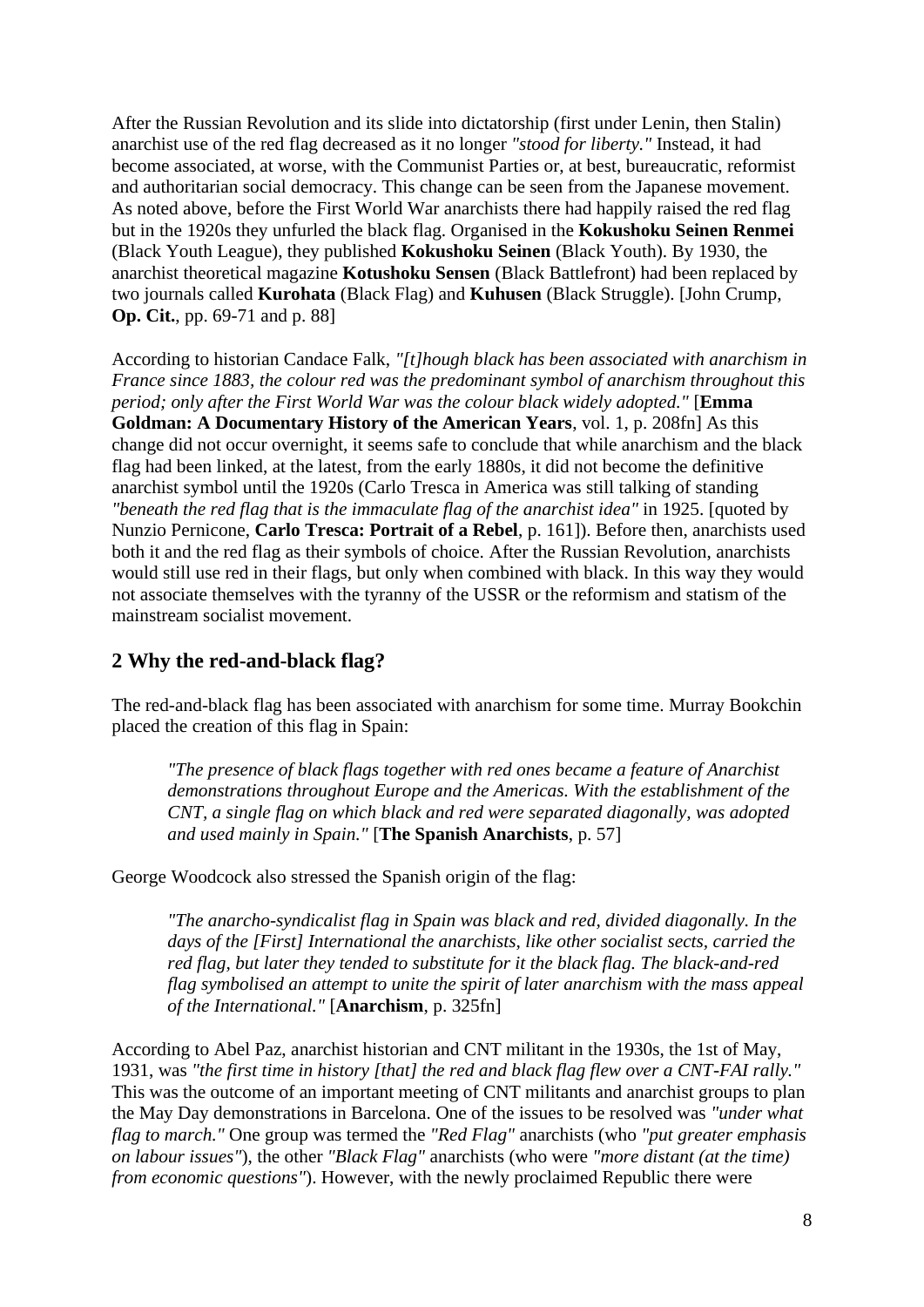*"tremendous opportunities for mass mobilisations"* which made disagreements on how much emphasis to place on labour issues *"meaningless."* This allowed an accord to be reached with its *"material expression"* being *"making the two flags into one: the black and red flag."* [**Durruti in the Spanish Revolution**, p. 206]

However, the red-and-black flag was used by anarchists long before 1931, indeed decades before the CNT was even formed. In fact, it, rather than the black flag, may well have been the first specifically anarchist flag.

The earliest recorded use of the red-and-black colours was during the attempted Bologna insurrection of August 1874 where participants were *"sporting the anarchists' red and black cockade."* [Nunzio Pernicone, **Italian Anarchism, 1864-1892**, p. 93] In April 1877, a similar attempt at provoking rebellion saw anarchists enter the small Italian town of Letino *"wearing red and black cockades"* and carrying a *"red and black banner."* These actions helped to *"captur[e] national attention"* and *"draw considerable notice to the International and its socialist programme."* [Nunzio Pernicone, **Op. Cit.**, pp. 124-5 and pp. 126-7] Significantly, another historian notes that the insurgents in 1874 were *"decked out in the red and black emblem of the International"* while three years later they were *"prominently displaying the red and black anarchist flag."* [T. R. Ravindranathan, **Bakunin and the Italians**, p. 208 and p. 228] Thus the black-and-red flag, like the black flag, was a recognised symbol of the labour movement (in this case, the Italian section of the First International) before becoming linked to anarchism.

The red-and-black flag was used by anarchists a few years later in Mexico. At an anarchist protest meeting on December 14th, 1879, at Columbus Park in Mexico City *"[s]ome five thousand persons gathered replete with numerous red-and-black flags, some of which bore the inscription 'La Social, Liga International del Jura.' A large black banner bearing the inscription 'La Social, Gran Liga International' covered the front of the speaker's platform."* The links between the Mexican and European anarchist movements were strong, as the *"nineteenth-century Mexican urban labour-movement maintained direct contact with the Jura branch of the . . . European-based First International Workingmen's Association and at one stage openly affiliated with it."* [John M. Hart, **Anarchism and the Mexican Working Class, 1860-1931**, p. 58 and p. 17] One year after it was founded, the anarchist influenced **Casa del Obrero Mundial** organised Mexico's first May Day demonstration in 1913 and *"between twenty and twenty-five thousand workers gathered behind red and black flags"* in Mexico City. [John Lear, **Workers, Neighbors, and Citizens**, p. 236]

Augusto Sandino, the radical Nicaraguan national liberation fighter was so inspired by the example of the Mexican anarcho-syndicalists that he based his movement's flag on their redand-black ones (the Sandinista's flag is divided horizontally, rather than diagonally). As historian Donald C. Hodges notes, Sandino's *"red and black flag had an anarcho-syndicalist origin, having been introduced into Mexico by Spanish immigrants."* Unsurprisingly, his flag was considered a *"workers' flag symbolising their struggle for liberation."* (Hodges refers to Sandino's *"peculiar brand of anarcho-communism"* suggesting that his appropriation of the flag indicated a strong libertarian theme to his politics). [**Intellectual Foundations of the Nicaraguan Revolution**, p. 49, p. 137 and p. 19]

This suggests that the red-and-black flag was rediscovered by the Spanish Anarchists in 1931 rather than being invented by them. However, the CNT-FAI seem to have been the first to bisect their flags diagonally black and red (but other divisions, such as horizontally, were also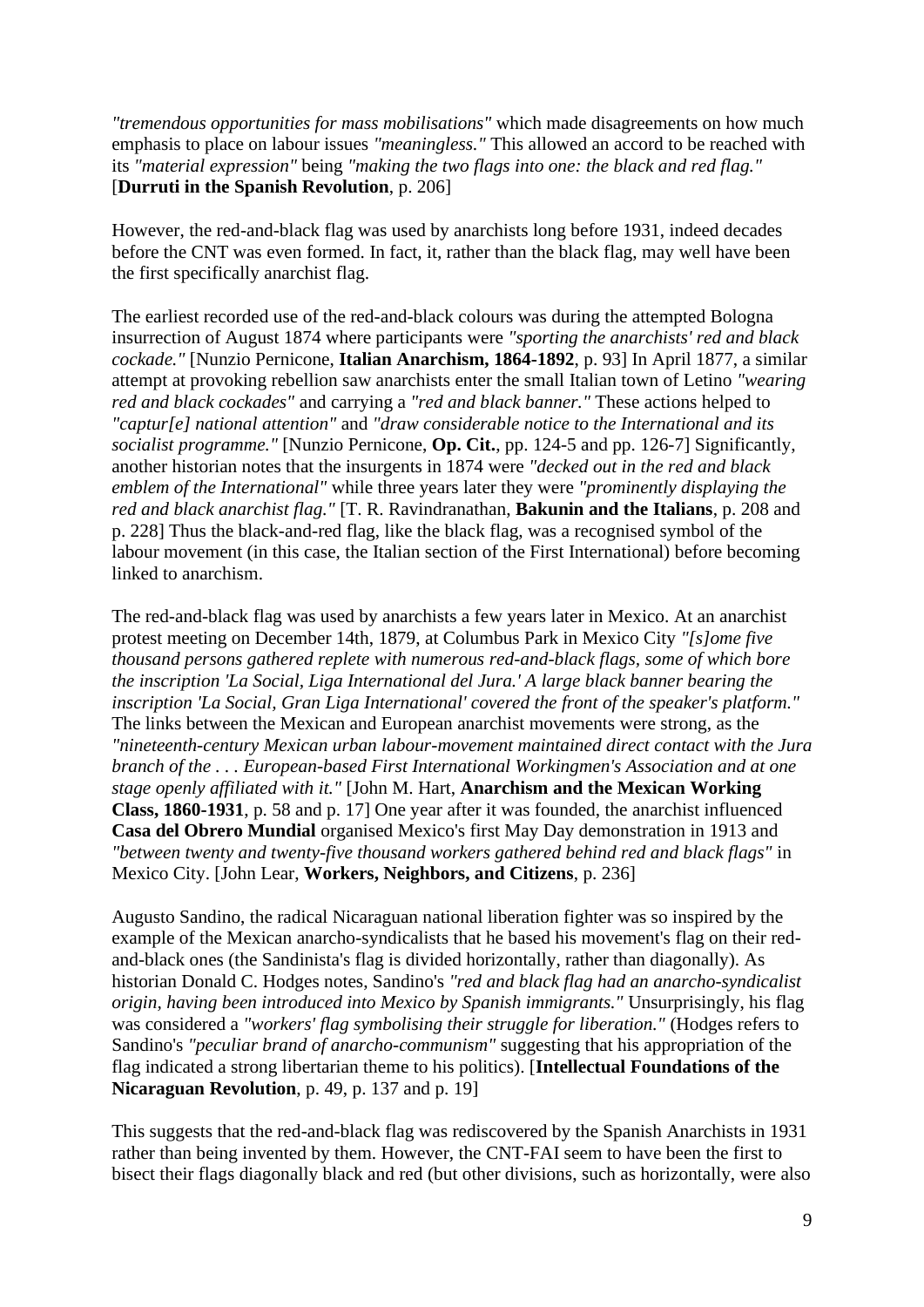used). In the English speaking world, though, the use of the red-and-black flag by anarchists seems to spring from the world-wide publicity generated by the Spanish Revolution in 1936. With CNT-FAI related information spreading across the world, the use of the CNT inspired diagonally split red-and-black flag also spread until it became a common anarchist and anarcho-syndicalist symbol in all countries.

For some, the red-and-black flag is associated with anarcho-syndicalism more than anarchism. As Albert Meltzer put it, *"[t]he flag of the labour movement (not necessarily only of socialism) is red. The CNT of Spain originated the red-and-black of anarchosyndicalism (anarchism plus the labour movement)."* [**Anarcho-Quiz Book**, p. 50] Donald C. Hodges makes a similar point, when he states that *"[o]n the insignia of the Mexico's House of the World Worker [the Mexican anarcho-syndicalist union], the red band stood for the economic struggle of workers against the proprietary classes, and the black for their insurrectionary struggle."* [**Sandino's Communism**, p. 22]

This does not contradict its earliest uses in Italy and Mexico as those anarchists took it for granted that they should work within the labour movement to spread libertarian ideas. Therefore, it is not surprising we find movements in Mexico and Italy using the same flags. Both were involved in the First International and its anti-authoritarian off-spring. Both, like the Jura Federation in Switzerland, were heavily involved in union organising and strikes. Given the clear links and similarities between the collectivist anarchism of the First International (the most famous advocate of which was Bakunin) and anarcho-syndicalism, it is not surprising that they used similar symbols. As Kropotkin argued, *"Syndicalism is nothing other than the rebirth of the International -- federalist, worker, Latin."* [quoted by Martin A. Miller, **Kropotkin**, p. 176] So a rebirth of symbols would not be a co-incidence.

Thus the red-and-black flag comes from the experience of anarchists in the labour movement and is particularly, but not exclusively, associated with anarcho-syndicalism. The black represents libertarian ideas and strikes (i.e. direct action), the red represents the labour movement. Over time association with anarcho-syndicalism has become less noted, with many non-syndicalist anarchists happy to use the red-and-black flag (many anarchocommunists use it, for example). It would be a good generalisation to state that social anarchists are more inclined to use the red-and-black flag than individualist anarchists just as social anarchists are usually more willing to align themselves with the wider socialist and labour movements than individualists (in modern times at least). However, both the red and black flags have their roots in the labour movement and working class struggle which suggests that the combination of both flags into one was a logical development. Given that the black **and** red flags were associated with the Lyon uprising of 1831, perhaps the development of the red-and-black flag is not too unusual. Similarly, given that the Black Flag was the *"flag of strikes"* (to quote Louise Michel -- see [above\)](append2.html#black) its use with the red flag of the labour movement seems a natural development for a movement like anarchism and anarchosyndicalism which bases itself on direct action and the importance of strikes in the class struggle.

So while associated with anarcho-syndicalism, the red-and-black flag has become a standard anarchist symbol as the years have gone by, with the black still representing anarchy and the red, social co-operation or solidarity. Thus the red-and-black flag more than any one symbol symbolises the aim of anarchism (*"Liberty of the individual and social co-operation of the whole community"* [Peter Kropotkin, **Act for Yourselves**, p. 102]) as well as its means (*"[t]o make the revolution, the mass of workers will have to organise themselves. Resistance and*